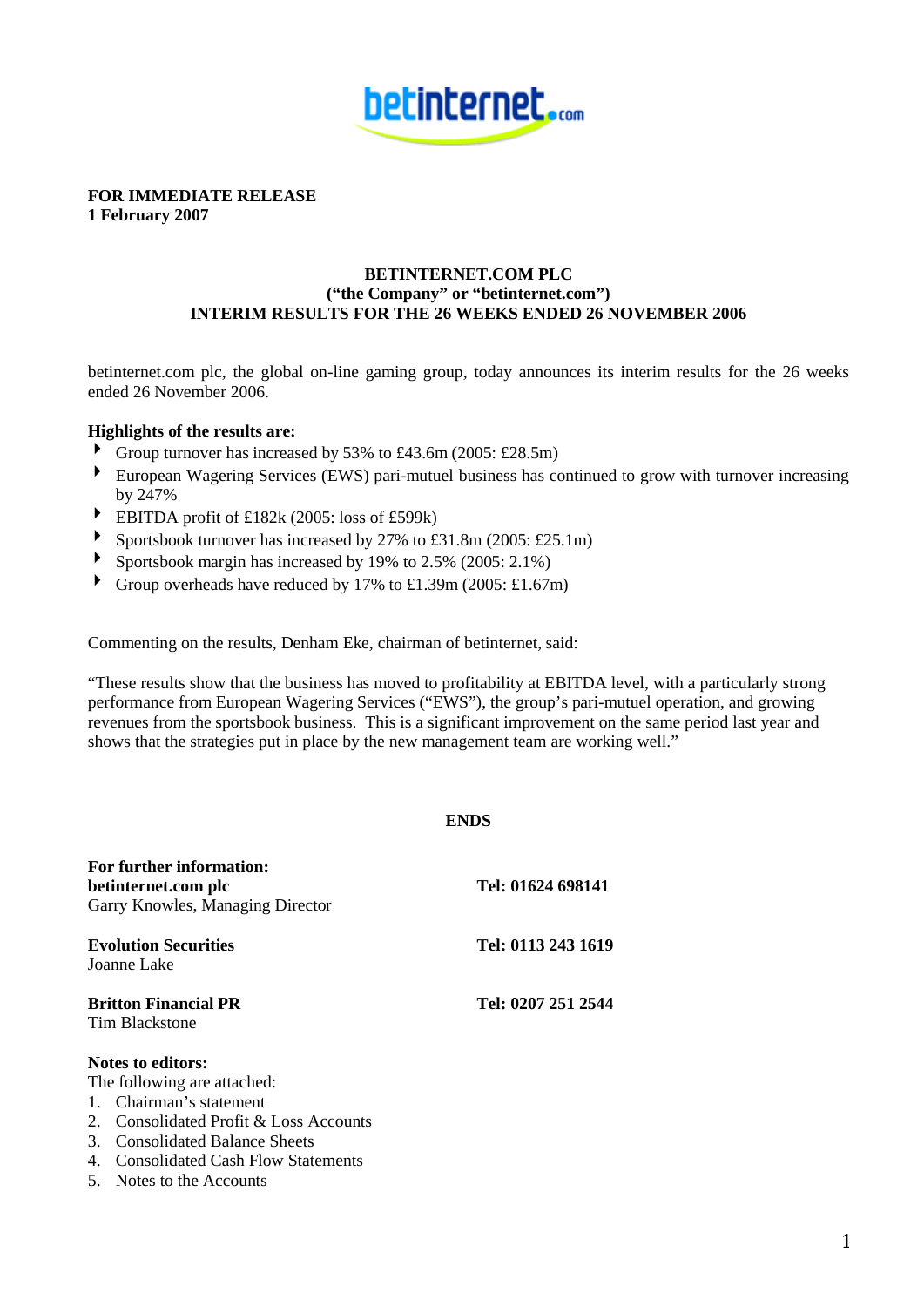N.B. Pari-mutuel (or "tote" wagering) refers to wagering into a 'pool' where dividends are paid to winners and the operator retains a percentage of the 'pool'.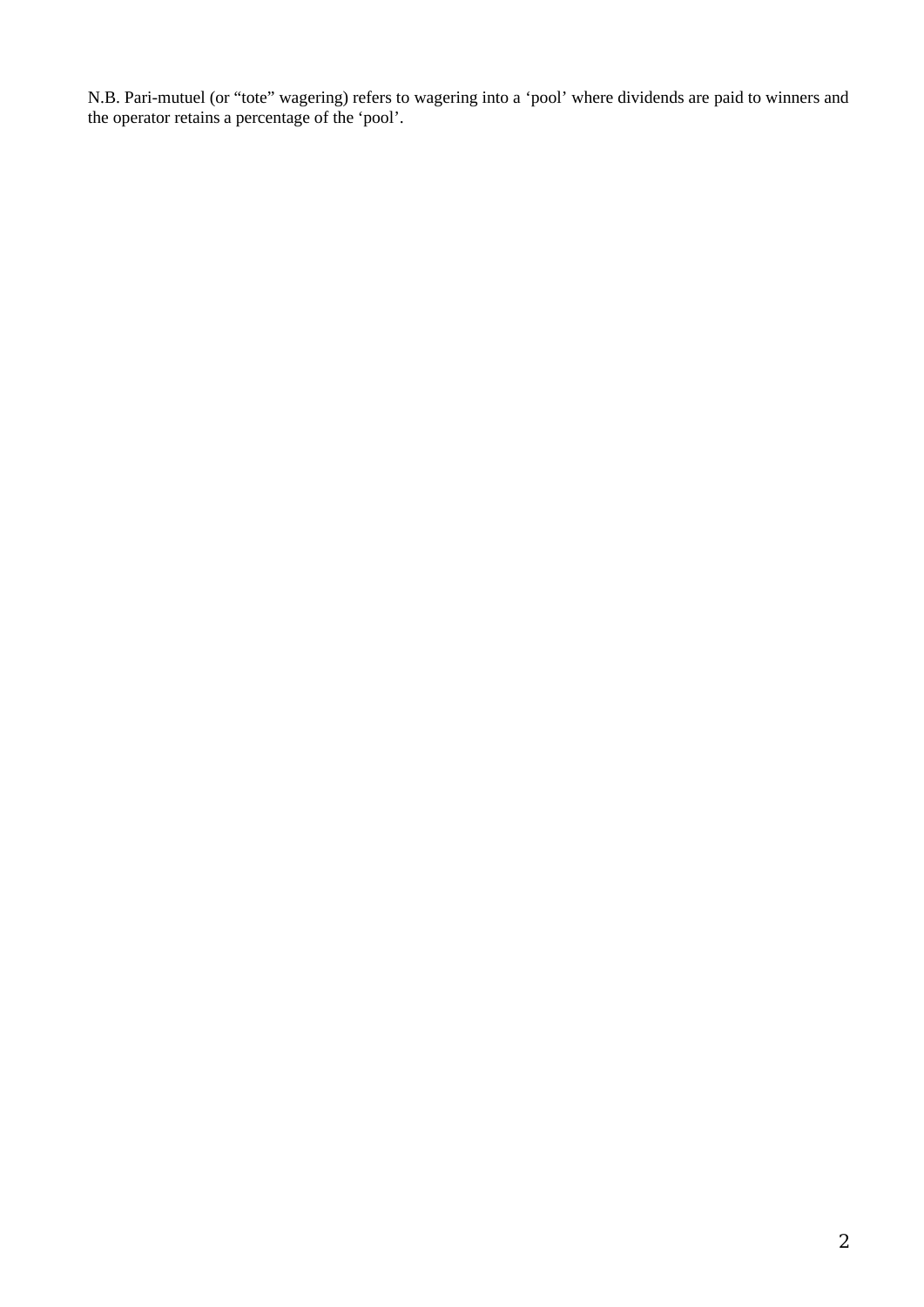# **Chairman's Statement**

# **Introduction**

The first half of the Company's financial year, which ended on  $26<sup>th</sup>$  November 2006, has seen the business move to profitability at EBITDA level, with a particularly strong performance from European Wagering Services ("EWS"), the group's pari-mutuel operation, and growing revenues from the sportsbook business.

This is a significant improvement on the same period last year and shows that the strategies put in place by the new management team are working well.

Unlike many internet gaming companies, betinternet.com has little exposure to the US and the passing of the Unlawful Internet Gambling Enforcement Act (UIGEA) of 2006 has had no impact on our revenues. As a result, the board believes betinternet.com to be uniquely placed to actively pursue opportunities to acquire non-US business from those companies adversely affected by this legislation. We believe that we are well positioned to take full advantage of such opportunities.

# **Overview of Results**

During the period under review, group turnover was £43.6m (2005: £28.5m) and gross profit was £1.52m (2005: £1.07m).

EWS has performed particularly well, with turnover for the 26 week period at £11.8m (2005:£3.4m). The operation has a good balance of income from its website, link2bet.com, as well as through its telephone call centre.

Revenues from the sportsbook business have also improved, with the introduction of additional income streams from 24 fixed odds games and download and instant casino games being added during the period. As a result, the sportsbook has moved further towards our stated aim of providing a one-stop gaming and entertainment portal. The gross margin from the games and casino channels continues to outstrip that made from sports betting where increased competition in the Far East has a continued impact. However, the directors understand that it is betting on sports events that drives customers to the portal and for this reason it is the board's intention to continue to add a variety of new content to this portal.

Overheads have been reduced by 17% to £1.39m (2005: £1.67m) for the period. This reduction has been achieved by better controls and by increasing the use of technology to replace manual processes throughout the whole business. It is expected that this process will continue into the second half of the year.

# **Board and executive changes**

In September 2006, we appointed Damon Waddington as Finance Director. Damon joined the Company as Financial Controller in February 2006.

We have also recently announced the appointment of Ed Comins to the position of chief operating officer of EWS with effect from  $6<sup>th</sup>$  February 2007. Ed has considerable commercial experience within the gaming sector, having previously been the business development director of Totepool, the UK Tote's horseracing pool betting brand.

# **Future Prospects**

EWS' growth has been achieved by offering the excellent levels of service, connectivity and technical solutions that our customers require. We have created bespoke wagering solutions for individual customers as well as for other gaming businesses and anticipate that this is an area that will continue to be in demand. We plan to enhance the link2bet.com website to improve navigation and make placing wagers more efficient.

We believe that Ed Comins' industry-experience will enable him to assist considerably with the continued growth of our pari-mutuel business. There remain many opportunities in this market, especially given the restrictions to fixed-odds wagering brought about by the UIGEA. In addition, the US Thoroughbred Protective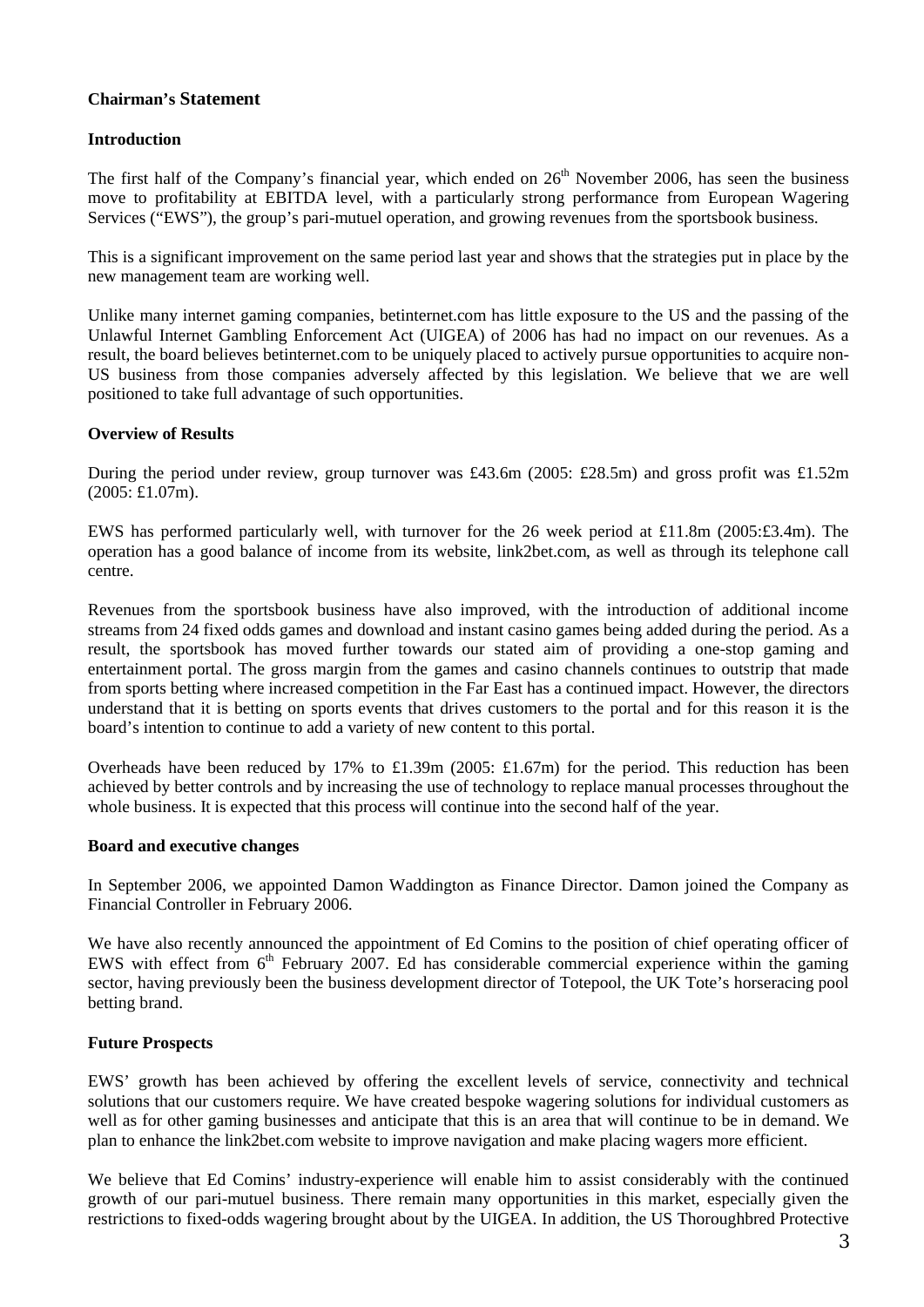Bureau has published its report on our business. We have now sent this report to many of the racetracks in the US as a reference tool and as a result of this, are optimistic that we will be able to gain access to additional content for our customers.

Enhancements to the sportsbook portal are ongoing, with additional gaming content and improved customer functionality being worked on constantly. We also continue to look at additional payment solutions specific to the regions in which we operate. Having a dedicated development and design team is a considerable advantage to us in making these enhancements to our website in a timely manner.

Approximately two-thirds of our sportsbook's customers are resident in the Far East where the market continues to grow as payment solutions improve and internet connectivity increases. European football, especially the English Premiership, remains the preferred wagering product for these customers, where live pictures are readily available by satellite and now increasingly, through internet streaming.

The board expects that the Company will start to see revenue from the provision of a white-label sportsbook service to third parties in the current financial year. We expect to launch our first white-label website shortly and are keen to attract other companies to take up this service.

The directors are confident that betinternet.com can build on the substantial improvements made over the last six months and that both our pari-mutuel and sportsbook businesses are now well positioned for further growth.

Denham Eke **Chairman**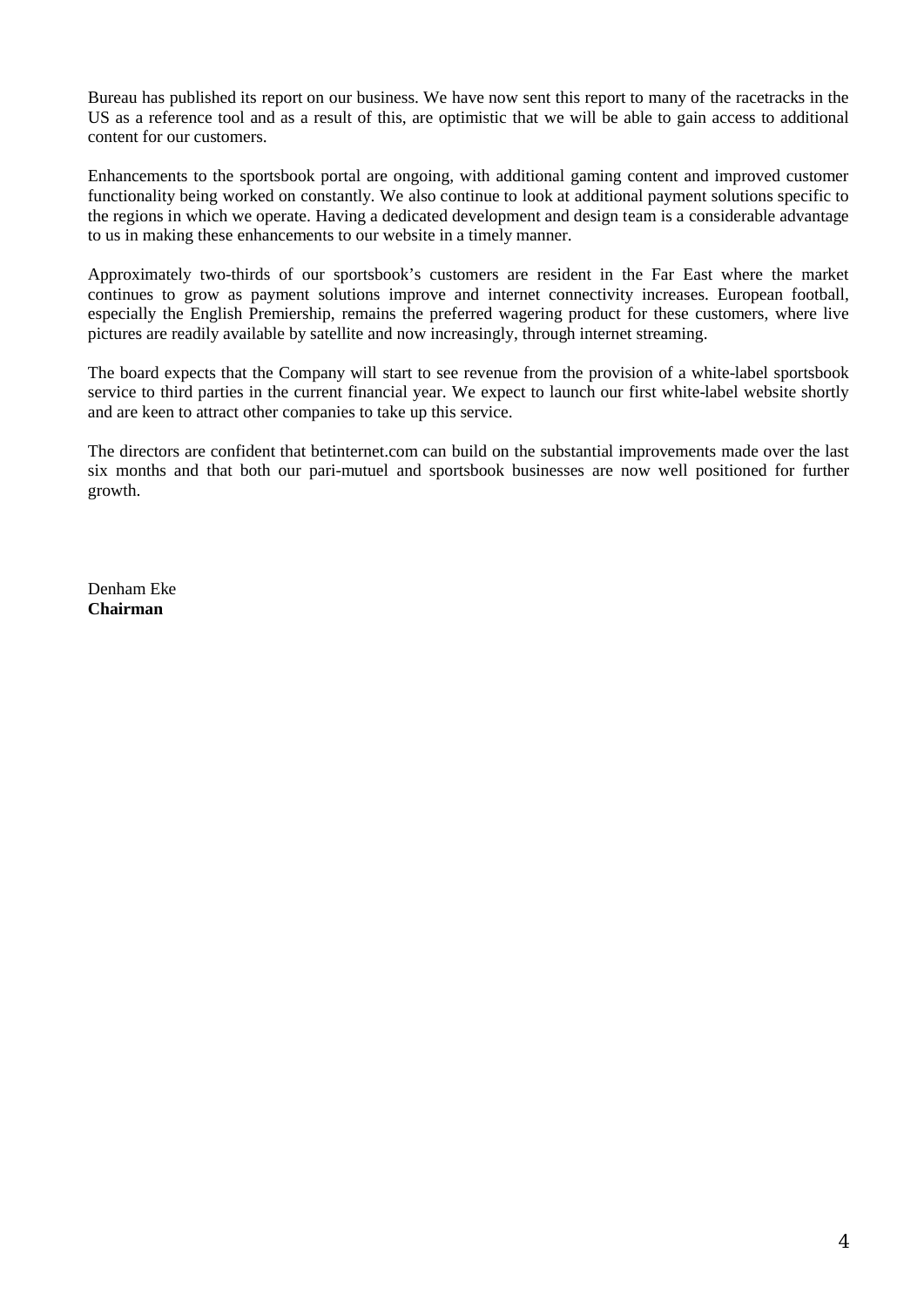### **Consolidated Profit and Loss Account for the 26 weeks ending 26 November 2006**

|                                                             |                | <b>Unaudited</b> | Unaudited        | Audited            |
|-------------------------------------------------------------|----------------|------------------|------------------|--------------------|
|                                                             |                | 26 weeks to      | 26 weeks to      | 52 weeks to        |
|                                                             |                | 26 November      | 27 November      | 28 May             |
|                                                             |                | 2006             | 2005             | 2006               |
|                                                             | Note           | £000             | £000             | £000               |
| <b>Turnover</b>                                             |                |                  |                  |                    |
| betting stakes received                                     |                |                  |                  |                    |
| Sportsbook                                                  |                | 31,791           | 25,092           | 57,496             |
| Pari-mutuel                                                 |                | 11,812           | 3,407            | 10,073             |
|                                                             |                | ----------       | -----------      | ----------         |
| <b>Total group turnover</b>                                 | $\mathbf{1}$   | 43,603           | 28,499           | 67,569             |
| Cost of sales                                               |                |                  |                  |                    |
| Winnings paid and bets laid off                             | 1              | (42,084)         | (27, 411)        | (65,246)           |
| Net betting duty paid                                       | 1              | (1)              | (15)             | (58)               |
|                                                             |                |                  | ----------       | ----------         |
| <b>Gross profit</b>                                         | 1              | 1,518            | 1,073            | 2,265              |
| Administration expenses                                     |                | (1,386)          | (1,672)          | (3,320)            |
| Other operating income                                      | $\overline{2}$ | 50               |                  |                    |
|                                                             |                | ---------        |                  |                    |
| Earnings before interest, tax, depreciation                 |                |                  |                  |                    |
| and amortisation                                            |                | 182              | (599)            | (1,055)            |
| Depreciation                                                |                | (89)             | (146)            | (268)              |
| Share based costs                                           |                | (16)             |                  |                    |
| Amortisation of goodwill                                    |                | (43)             | (250)            | (498)              |
|                                                             |                |                  |                  |                    |
| Total operating profit / (loss)                             |                | 34               | (995)            | (1,821)            |
| Interest                                                    |                | 16               | 2<br>----------- | (83)<br>---------- |
| Profit / (loss) on ordinary activities before and           |                |                  |                  |                    |
| after taxation and retained profit / (loss) for the<br>year |                | 50               | (993)            | (1,904)            |
| Basic profit / (loss) per share (pence)                     | 4              | 0.02             | (0.66)           | (1.18)             |
| Diluted profit / (loss) per share (pence)                   | 4              | 0.02             | (0.66)           | (1.18)             |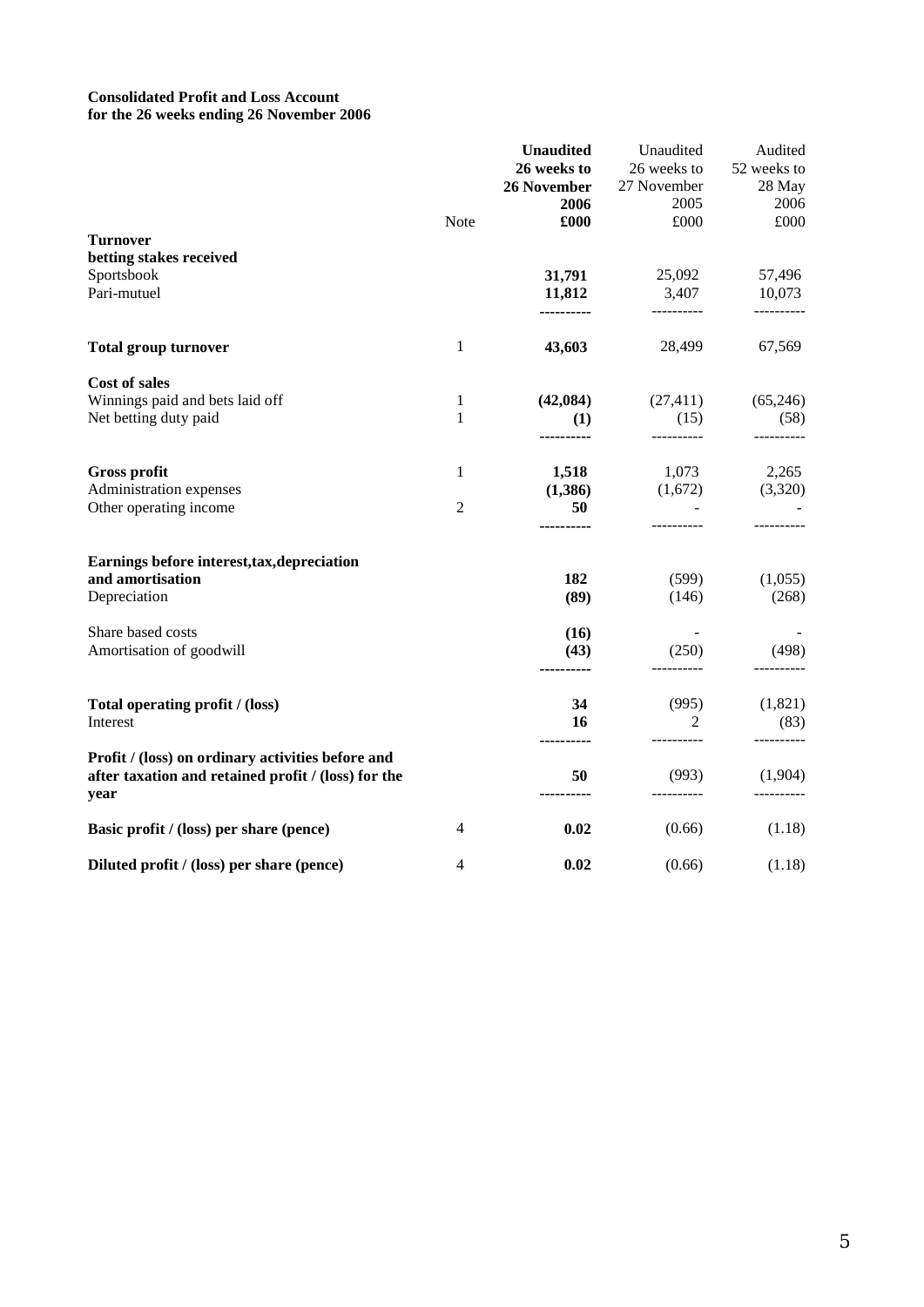# **Consolidated Balance Sheet for the 26 weeks ending 26 November 2006**

|                                              |      | <b>Unaudited</b>       | Unaudited               | Audited           |
|----------------------------------------------|------|------------------------|-------------------------|-------------------|
|                                              |      | 26 November            | 27 November             | 28 May            |
|                                              |      | 2006                   | 2005                    | 2006              |
|                                              | Note | £000                   | £000                    | £000              |
| <b>Fixed assets</b>                          |      |                        |                         |                   |
| Intangible assets                            |      |                        | 291                     | 43                |
| Tangible assets                              |      | 269                    | 400                     | 224               |
| Investments                                  |      | 271<br>-------         | 145                     | 271               |
|                                              |      | 540                    | 836                     | 538               |
| <b>Current assets</b>                        |      |                        |                         |                   |
| Debtors                                      |      | 688                    | 443                     | 549               |
| Cash at bank and in hand                     | 6    | 409<br>----------      | 849<br>-----------      | 458<br>---------- |
|                                              |      | 1,097                  | 1,292                   | 1,007             |
| <b>Creditors</b>                             |      |                        |                         |                   |
| Amounts falling due within one year          |      | (1,516)<br>            | (2,864)<br>----------   | (1,490)           |
| Net current liabilities                      |      | (419)                  | (1,572)                 | (483)             |
| Total assets less current liabilities        |      | 121                    | (736)                   | 55                |
| <b>Creditors</b>                             |      |                        |                         |                   |
| Amounts falling due after more than one year |      |                        | (99)<br>----------      |                   |
| Net assets / (liabilities)                   |      | 121                    | (835)                   | 55                |
|                                              |      |                        | -----------             | ---------         |
| <b>Capital and reserves</b>                  |      |                        |                         |                   |
| Called up share capital                      |      | 1,969                  | 1,505                   | 1,969             |
| Share premium                                |      | 9,550                  | 8,213                   | 9,550             |
| Profit and loss account                      |      | (11,398)<br>---------- | (10, 553)<br>---------- | (11, 464)         |
| <b>Equity shareholders' funds</b>            |      | 121                    | (835)                   | 55                |
|                                              |      | ----------             |                         |                   |
|                                              |      |                        |                         |                   |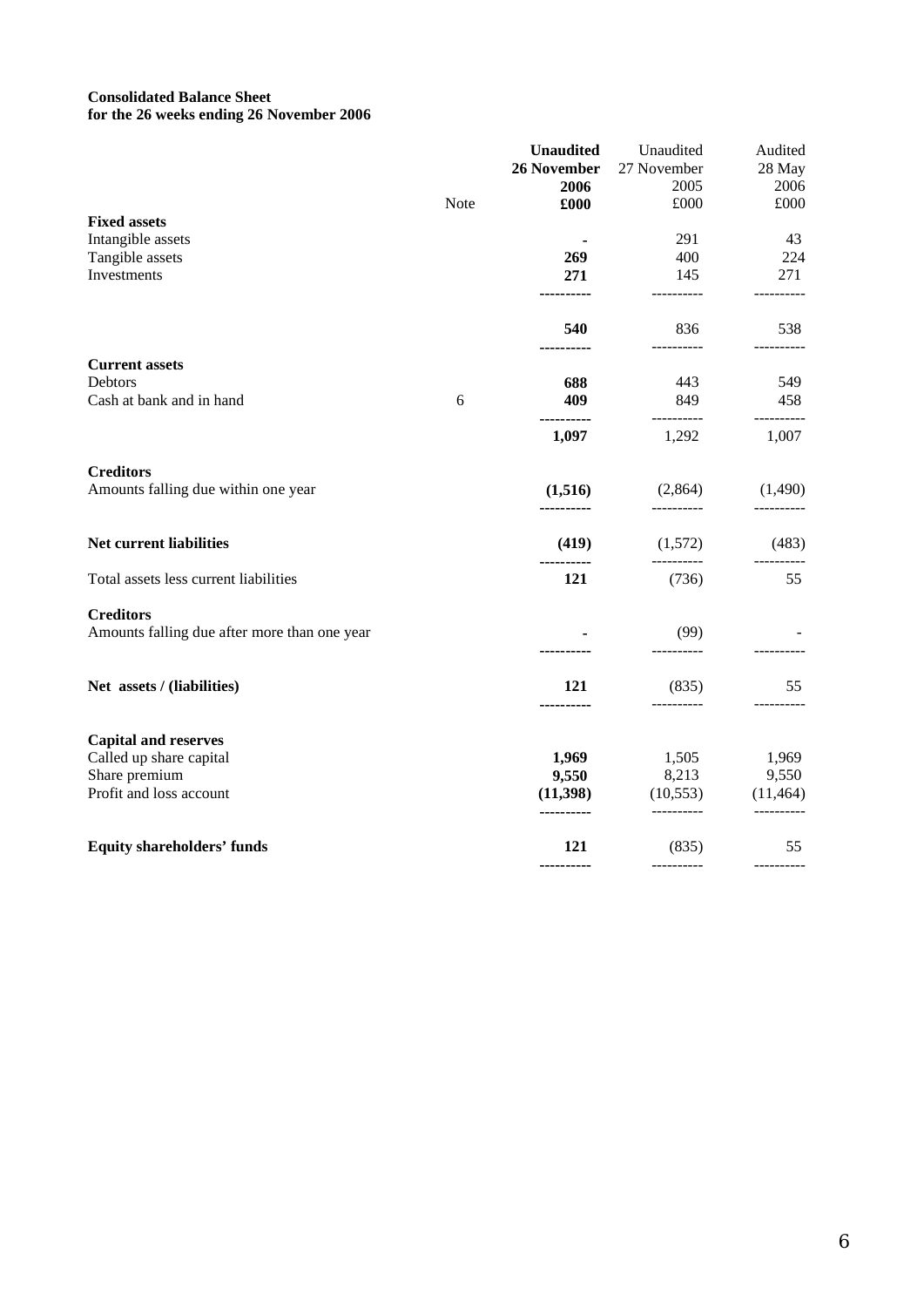### **Consolidated Cash Flow Statement for the 26 weeks ending 26 November 2006**

|                                                              |      | <b>Unaudited</b><br>26 weeks to<br>26 November<br>2006 | Unaudited<br>26 weeks to<br>27 November<br>2005 | Audited<br>52 weeks to<br>28 May<br>2006 |
|--------------------------------------------------------------|------|--------------------------------------------------------|-------------------------------------------------|------------------------------------------|
|                                                              | Note | £000                                                   | £000                                            | £000                                     |
| Net cash inflow / (outflow) from operating<br>activities     | 5    | 38                                                     | 93                                              | (1, 467)                                 |
| Returns on investments and servicing of finance              |      | 16                                                     | 2                                               | (83)                                     |
| Acquisition of tangible fixed assets                         |      | (134)                                                  | (195)                                           | (141)                                    |
| Acquisition of investments                                   |      |                                                        | (63)                                            | (188)                                    |
| Cash outflow before use of liquid resources and<br>financing |      | (80)                                                   | (163)                                           | (1,879)                                  |
| <b>Financing</b><br>Issue of convertible loan<br>Share issue |      |                                                        | 36                                              | 1,738                                    |
| Decrease in cash during the period                           | 6    | (80)                                                   | (127)                                           | (141)                                    |
|                                                              |      |                                                        |                                                 |                                          |
| Reconciliation of net cash flow to movement in net           |      | 26 November                                            | 27 November                                     | 28 May 2006                              |
| funds                                                        |      | 2006                                                   | 2005                                            | £000                                     |
|                                                              |      | £000                                                   | £000                                            |                                          |
| Operating net funds                                          |      | 338                                                    | 479                                             | 479                                      |
| Decrease in cash during the period                           |      | (80)                                                   | (127)                                           | (141)                                    |
|                                                              | 6    | 258                                                    | 352                                             | 338                                      |
| Closing net funds                                            |      |                                                        |                                                 |                                          |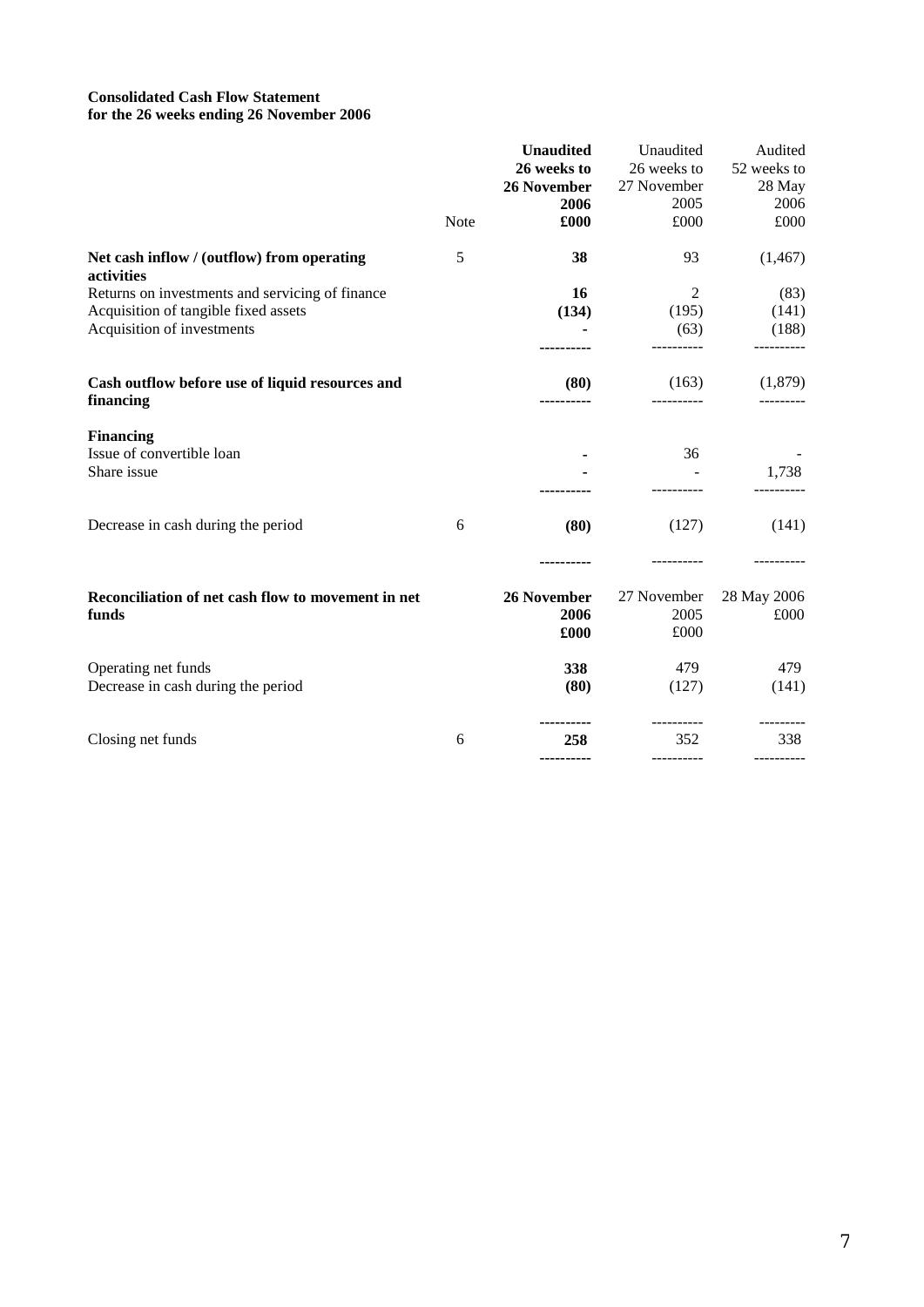#### **Notes to the Accounts for the 26 weeks ending 26 November 2006**

#### **1 Segmental Analysis**

| -<br>26 weeks to 26 November 2006                          | <b>Sportsbook</b><br>£000 | <b>Pari-mutuel</b><br>£000 | <b>Total</b><br>£000 |
|------------------------------------------------------------|---------------------------|----------------------------|----------------------|
| Betting stakes received<br>Winnings paid and bets laid off | 31,791<br>(31, 021)       | 11,812<br>(11,063)         | 43,603<br>(42,084)   |
| Net Betting duty paid                                      | 10                        | (11)                       | (1)                  |
| <b>Gross profit</b>                                        | 780                       | 738                        | 1,518<br>--------    |
| <b>Margin</b>                                              | 2.5%                      | $6.2\%$                    | $3.5\%$              |

| 26 weeks to 27 November 2005   | <b>Sportsbook</b><br>£000 | <b>Pari-Mutuel</b><br>£000 | <b>Total</b><br>£000 |
|--------------------------------|---------------------------|----------------------------|----------------------|
| Betting stakes received        | 25,092                    | 3,407                      | 28,499               |
| Winning paid and bets laid off | (24, 546)                 | (2,865)                    | (27, 411)            |
| Betting duty paid              | (14)                      | (1)                        | (15)                 |
|                                |                           |                            |                      |
| Gross profit                   | 532                       | 541                        | 1,073                |
| Margin                         | 2.1%                      | 15.9%                      | 3.8%                 |

### **2 Other operating income**

Other operating income has arisen on the disposal of a 25% interest in Isle of Man Tote Limited, a parimutuel operation and consists of a dividend of £25k prior to the sale and £25k on the disposal of shares.

#### **3 Taxation**

No provision for taxation is required as the company is subject to a 0% Isle of Man income tax charge on its gaming activities.

## **4 Profit per share**

The basic and diluted earnings per share calculation is based on the profit for the period after taxation of £50,157 (2005 loss of £992,529) and the weighted average number of shares in issue throughout the period of 196,944,179 (2005: 150,461,402) ordinary 1p shares and fully diluted average number of shares of 200,866,238 (2005 : 150,461,402) ordinary 1p shares.

| 5 | Reconciliation of operating profit to net cash<br>inflow / (outflow) from operating activities | <b>Unaudited</b><br>26 weeks to<br>26 November<br>2006<br>£000 | Unaudited<br>26 weeks to<br>27 November<br>2005<br>£000 | Audited 52 weeks<br>to<br>28 May<br>2006<br>£000 |
|---|------------------------------------------------------------------------------------------------|----------------------------------------------------------------|---------------------------------------------------------|--------------------------------------------------|
|   | Operating profit $/$ (loss)                                                                    | 34                                                             | (995)                                                   | (1,821)                                          |
|   | Share based costs                                                                              | 16                                                             |                                                         |                                                  |
|   | Depreciation and amortisation charges                                                          | 132                                                            | 396                                                     | 766                                              |
|   | Increase in debtors                                                                            | (139)                                                          | (236)                                                   | (342)                                            |
|   | (Decrease) / increase in creditors                                                             | (5)                                                            | 928                                                     | (70)                                             |
|   | Net cash inflow from operating activities                                                      |                                                                |                                                         |                                                  |
|   |                                                                                                | 38                                                             | 93                                                      | (1, 467)                                         |
|   |                                                                                                |                                                                |                                                         |                                                  |